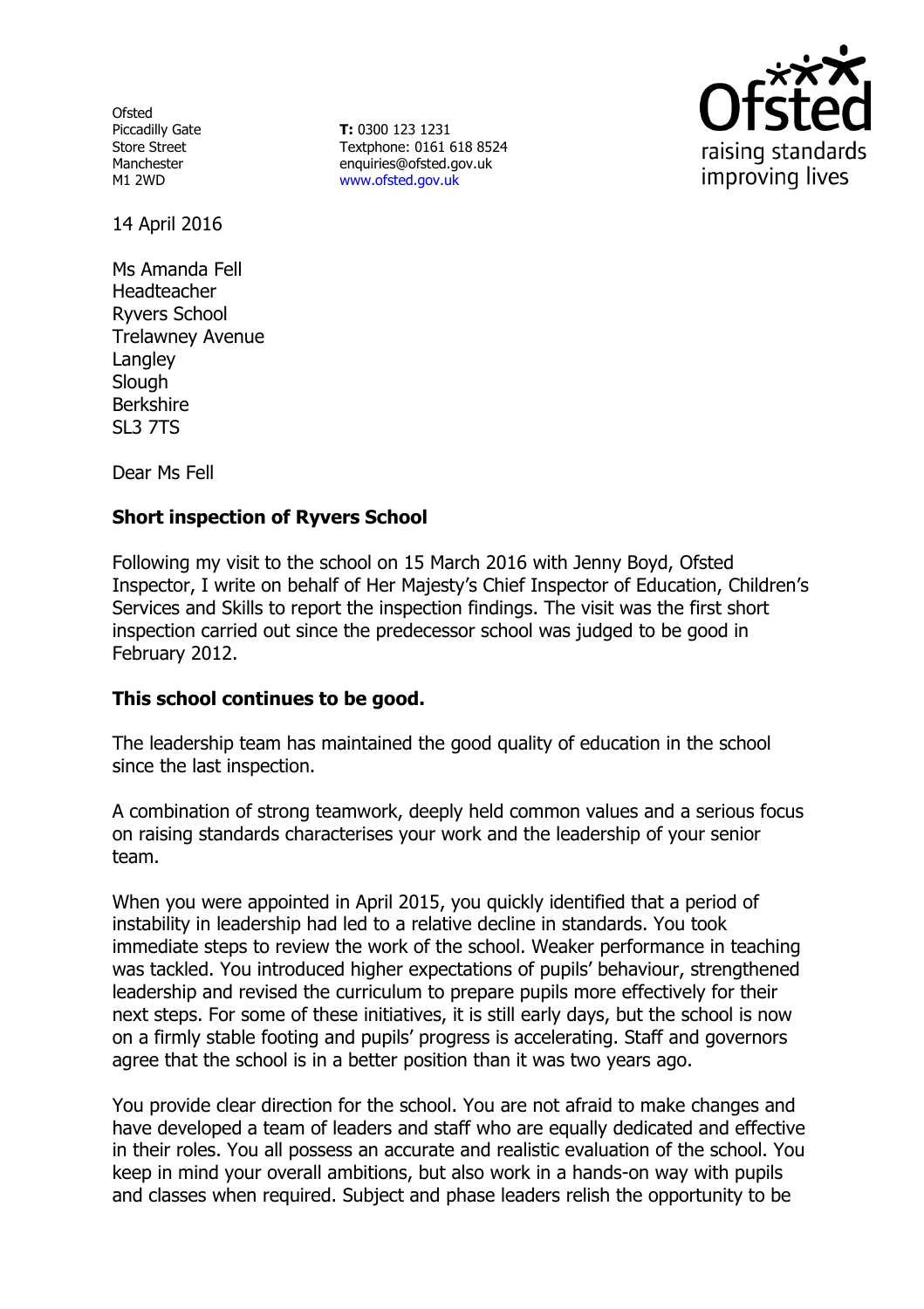

more accountable for their different areas. They fully respect each other's expertise and learn from each other. In this way, pupils progress through the school smoothly and build on their prior learning.

Teachers, learning support assistants and non-teaching staff also appreciate the clear direction you give. They share your unequivocal focus on what is best for pupils and children. Staff take their responsibilities seriously and want to develop their skills and benefit from further training and professional development.

Teaching is good and improving. When the predecessor school was inspected in 2012, pupils' writing was identified as an area for improvement. Focused work on monitoring and improving teachers' planning and their use of assessment led to better rates of progress in writing, although this is still a key focus for staff and leaders.

End-of-key-stage results in mathematics were disappointing in 2015 and you have taken effective steps to improve pupils' progress by:

- paying more careful attention to appropriate grouping of pupils
- $\blacksquare$  ensuring that teaching provides enough challenge for all abilities
- qiving children and pupils opportunities to build up their number skills and confidence right from their entry to the school.

The work you have done is beginning to pay off and pupils are now achieving well in mathematics throughout the school.

You and your senior team have reviewed the range of subjects and topics studied in the school. You are tailoring the curriculum to meet pupils' needs and interests and also to prepare them well for life in modern Britain. The school's stated values match with British values and take account of your diverse community. Principles of cooperation and respect permeate the whole school and underpin the respectful, happy and productive atmosphere.

Following your review of the school, you recognised that expectations of behaviour needed to be raised and that pupils should earn more rewards for their good conduct. A recently introduced 'Good to be Green' scheme is proving to have an immediate impact on standards and attitudes to learning. Staff and most parents welcome the system and its consistency.

In short, the school is a purposeful and cooperative community where pupils come first. You have built on the many existing strengths of the school at the same time as raising expectations and pushing for more ambitious outcomes. Positive values of harmony and teamwork are deep-rooted and help to ensure that staff and pupils take change and new developments in their stride.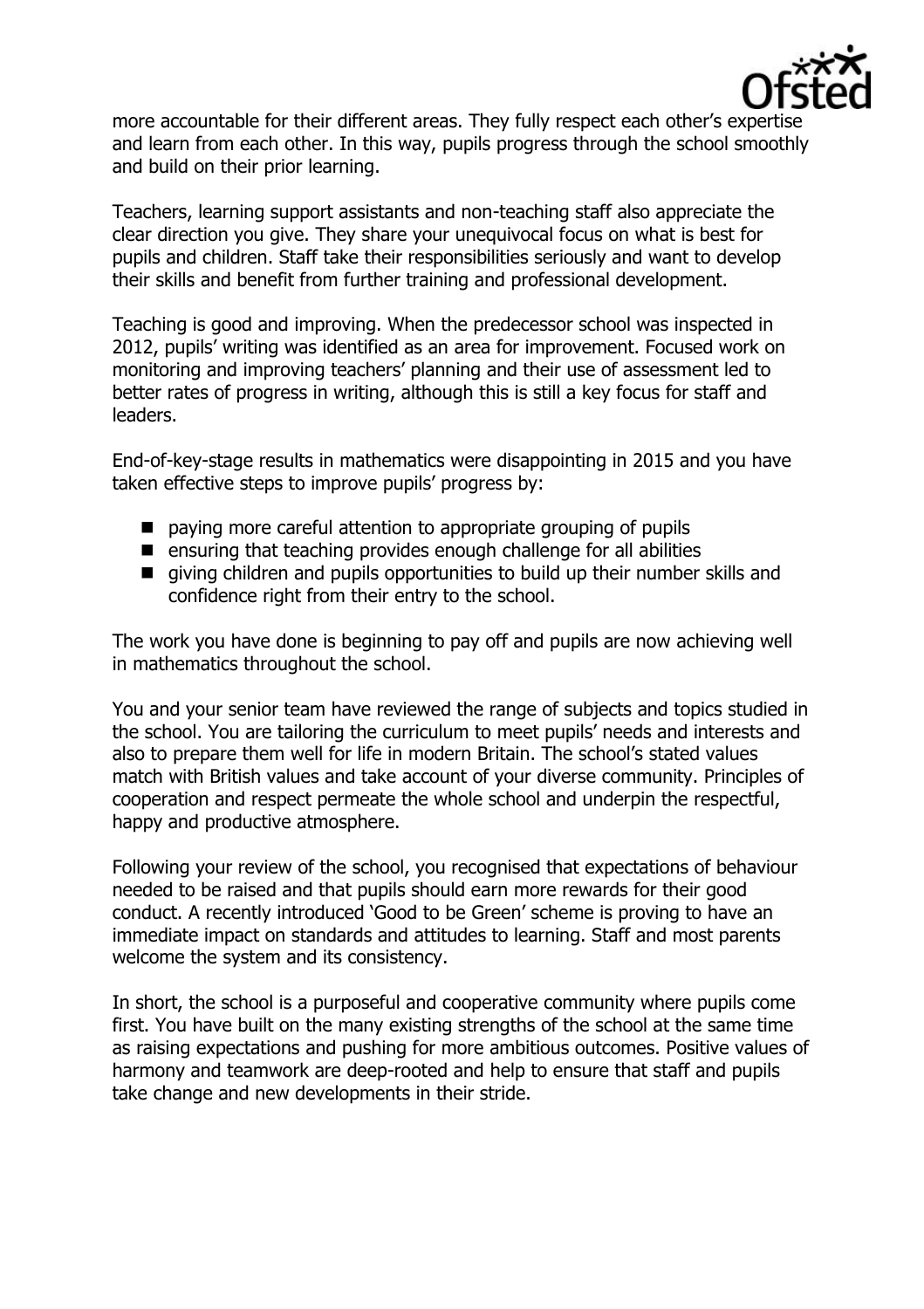

## **Safeguarding is effective.**

When I checked the school's records of vetting checks on staff working in the school, I found that all were carried out thoroughly and recorded clearly. You and your leadership team have ensured that staff training in child protection and safeguarding is up to date and takes into account the recent guidance from the Secretary of State. Staff were able to explain clearly exactly what their duties are regarding pupils' safety and protection. They know how to report concerns and do so promptly.

Staff demonstrate their thorough understanding of the need to protect pupils from the risks of radicalisation and extremism. Concerns are passed to the appropriate agencies in an appropriate and timely manner.

Records of safeguarding concerns are filed neatly and securely. They provide an accurate and comprehensive narrative of all the work done to support pupils and families who may find themselves vulnerable or at risk of harm. The school works closely with the Prevent duty and agencies in the local authority, including healthcare professionals and the Local Children's Safeguarding Board.

Pupils feel safe and enjoy coming to school. They behave well and their attendance rates are high. Pupils respect the different cultures in their community. They take notice of the guidance given by their teachers, and as a result are safe from harm. Pupils have a good awareness of safety when using the internet or social media. School leaders and staff make sure that access to the school site is carefully checked and that boundaries are secure.

### **Inspection findings**

- Your ambition and determination to raise standards in the school came across strongly throughout the inspection and are echoed by your senior team and all the staff we spoke to. Staff are behind all the changes and most parents have welcomed the new ways of working in the school.
- The inspection team noted that a minority of parents have been unsettled by changes in leadership and the new behaviour management system. However, you and your team of leaders and governors are rightly undaunted because you have convincing evidence to demonstrate that changes are having a positive impact on standards. The pupils we spoke to certainly were in favour of the current arrangements in the school and were happy and achieving well.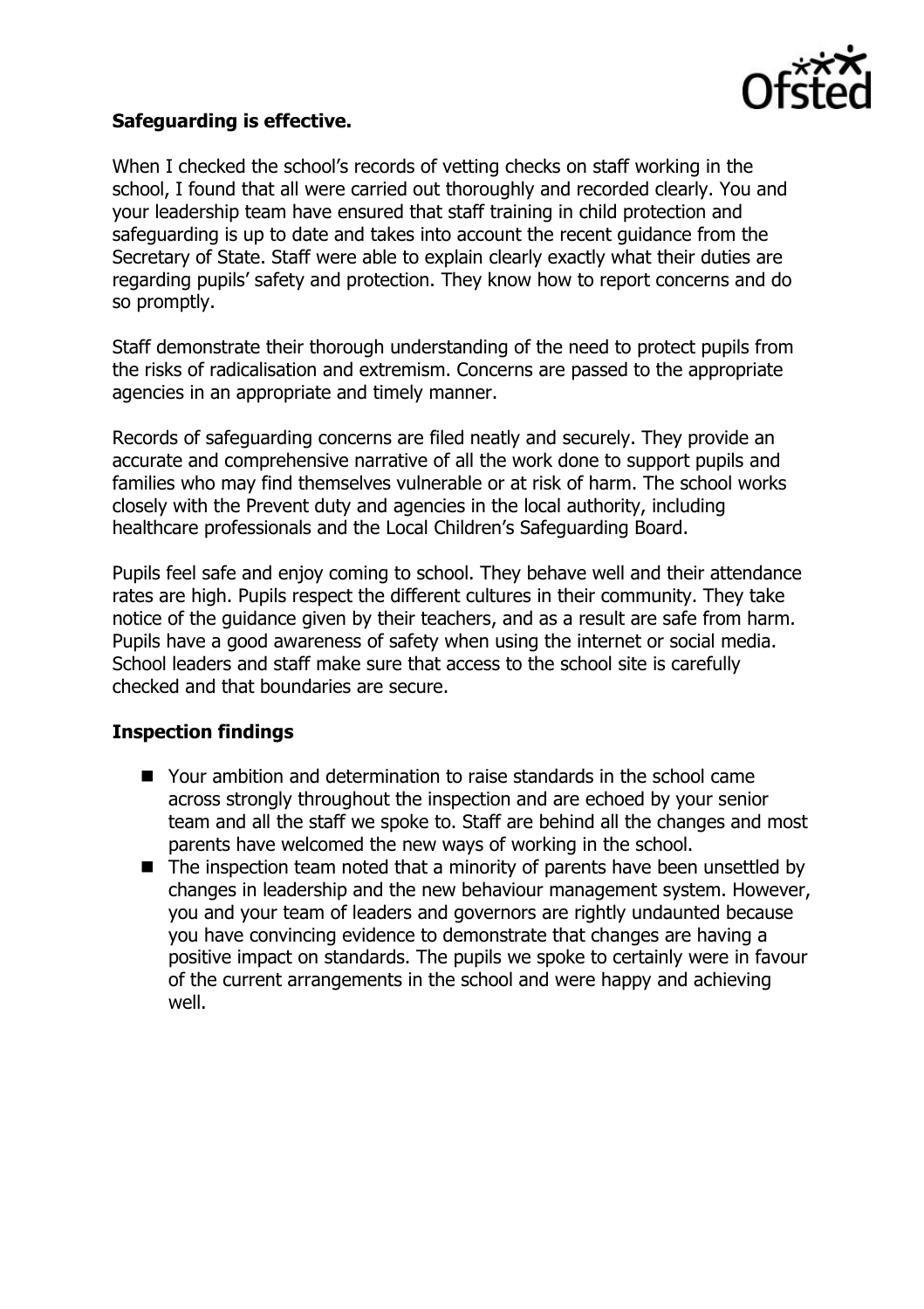

- Governors fully support the direction of the school. They also make sure that they challenge and ask questions, particularly related to last year's end-ofkey-stage results, which were disappointing. You have made no excuses for weaker than typical performance and you and your team have set about ensuring that current progress accelerates and that pupils will do better this year. Evidence seen during the inspection shows that your strategy is working. When we examined pupils' books, we saw examples of pupils' lively and accurate writing in all subject areas. We compared work completed in September with more recent examples, and the progress was self-evident. A similar picture was seen in mathematics, showing pupils' growing confidence and mastery.
- Meetings to discuss pupils' progress are a top priority and are attended by you or members of your senior team. Parents are involved in the process through an improved reporting system and staff are held to account for how well their pupils are doing. In this way, the whole school is focused on achieving outstanding outcomes for all.
- In particular, you and your leadership team are rightly focusing on improving outcomes for disadvantaged pupils and also those who have special educational needs or disability. Pupil premium funding is spent on a range of additional support for eligible pupils and children, leading to enhanced selfesteem, increased attendance rates and improved achievement. You are determined to ensure that disadvantaged pupils will not only make good progress from their starting points, but will also catch up with others in the school and match or exceed their attainment.
- On our visits to lessons during the inspection, we observed pupils concentrating well and working hard. Across the whole school, children and pupils are respectful to each other and their teachers. They are eager to learn and are happy to tackle challenging work and persist in working out answers. Pupils are communicative and want to contribute and participate. Learning support assistants support pupils well, without doing the work for them. Pupils' books in all subjects demonstrate high expectations of presentation and commitment.
- When we met pupils around the school, at lunchtime, in lessons and in our formal conversations with them, they were unfailingly polite and friendly. They are rightly proud of their school and wanted to talk about how they were doing and the different opportunities they have. They enjoy participating in competitions, sports fixtures and cultural events.
- A very small number of parents expressed concerns about how bullying was managed by the school. However, evidence gathered during the inspection demonstrated the school's thorough approach to tackling and resolving incidents reported by parents or pupils. When we spoke to pupils, they had no concerns about bullying or name-calling.
- The classroom accommodation on the school site has grown over the last few years and recently built blocks are attractive and well maintained. Different phases and year groups are located together, which contributes to a sense of community and common purpose.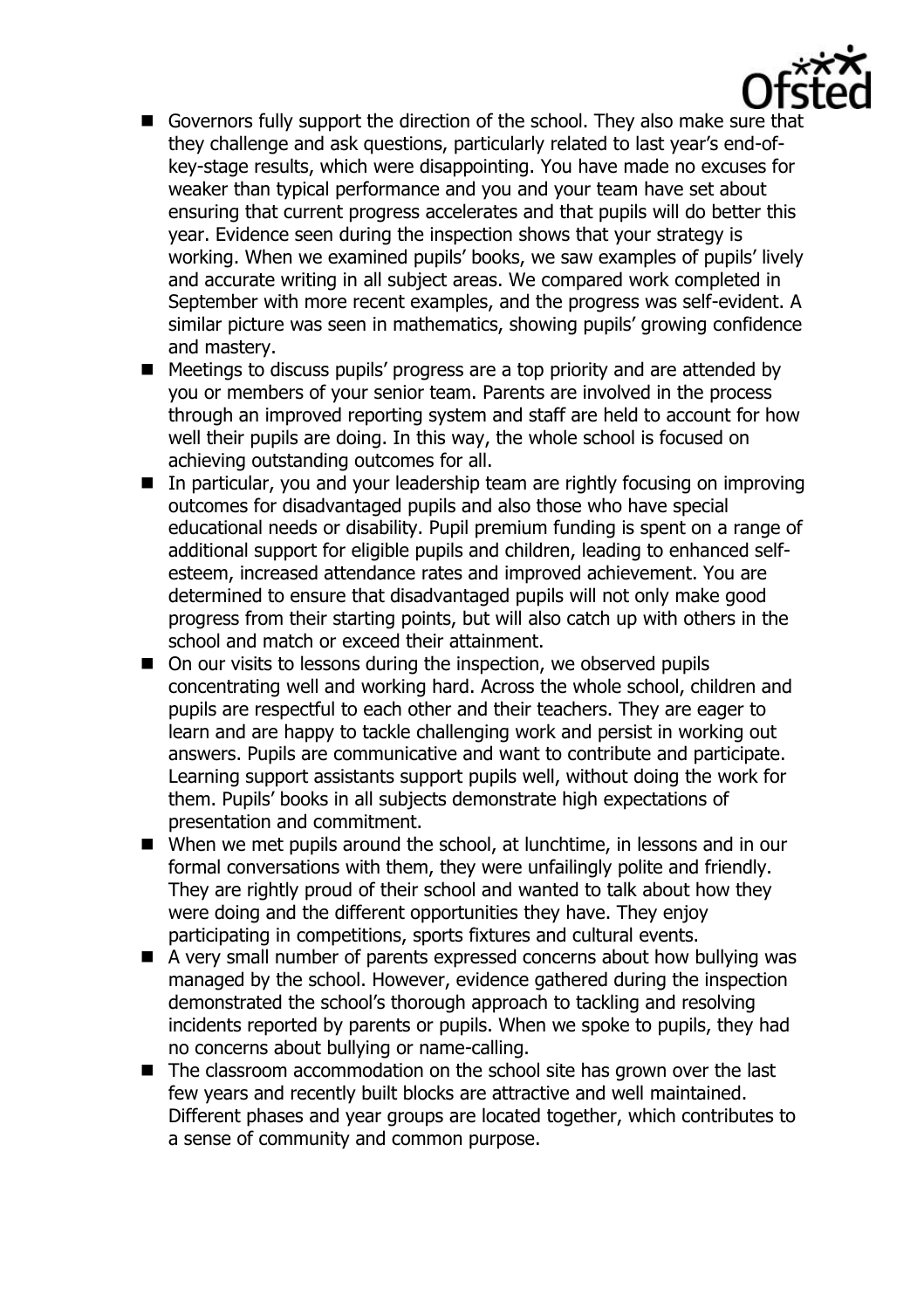

- $\blacksquare$  Pupils are well mannered in the dining hall and enjoy school lunches and socialising. They make the most of the inviting open space around the school site. The playgrounds are well supervised, friendly and inviting, with access to games equipment to support healthy exercise and competition.
- **Pupils in the resourced unit, Octopus, make good progress socially and** academically. They have plenty of opportunities to work with their peers in the school community. The expertise of well-qualified staff extends beyond the resourced provision and assures strong levels of support for all pupils who have special educational needs or disability.
- Children get off to a flying start in the Nursery. They are extremely well prepared for the next stage in their education. Many children start school with limited knowledge of English. Well-planned activities, stimulating resources and accomplished leadership and staff ensure that children quickly gain confidence and learn to speak English with a level of fluency appropriate for their age.

# **Next steps for the school**

Leaders and those responsible for governance should ensure that:

- teaching, learning and assessment are consistently good or better in all classes and year groups
- $\blacksquare$  the rationale for improvements to the school is explained and promoted clearly to all parents, including those who are harder to reach.

I am copying this letter to the chair of the governing body, the regional schools commissioner and the director of children's services for Slough Borough Council. This letter will be published on the Ofsted website.

Yours sincerely

#### Janet Pearce **Her Majesty's Inspector**

# **Information about the inspection**

- We met with you, members of your senior leadership team, five governors, including the chair of the governing body, and a group of staff.
- Accompanied by senior leaders, we visited classes in every year group to observe teaching and learning. We also made a visit to assembly.
- We spoke to pupils in lessons and at lunchtime. An inspector also met formally with a selected group of pupils.
- In addition to looking at pupils' work in lessons, we scrutinised a representative sample of pupils' books to evaluate rates of progress.
- A range of documentation was reviewed, including information about pupils' current progress, minutes from governors' meetings and the school's monitoring of teaching and learning.